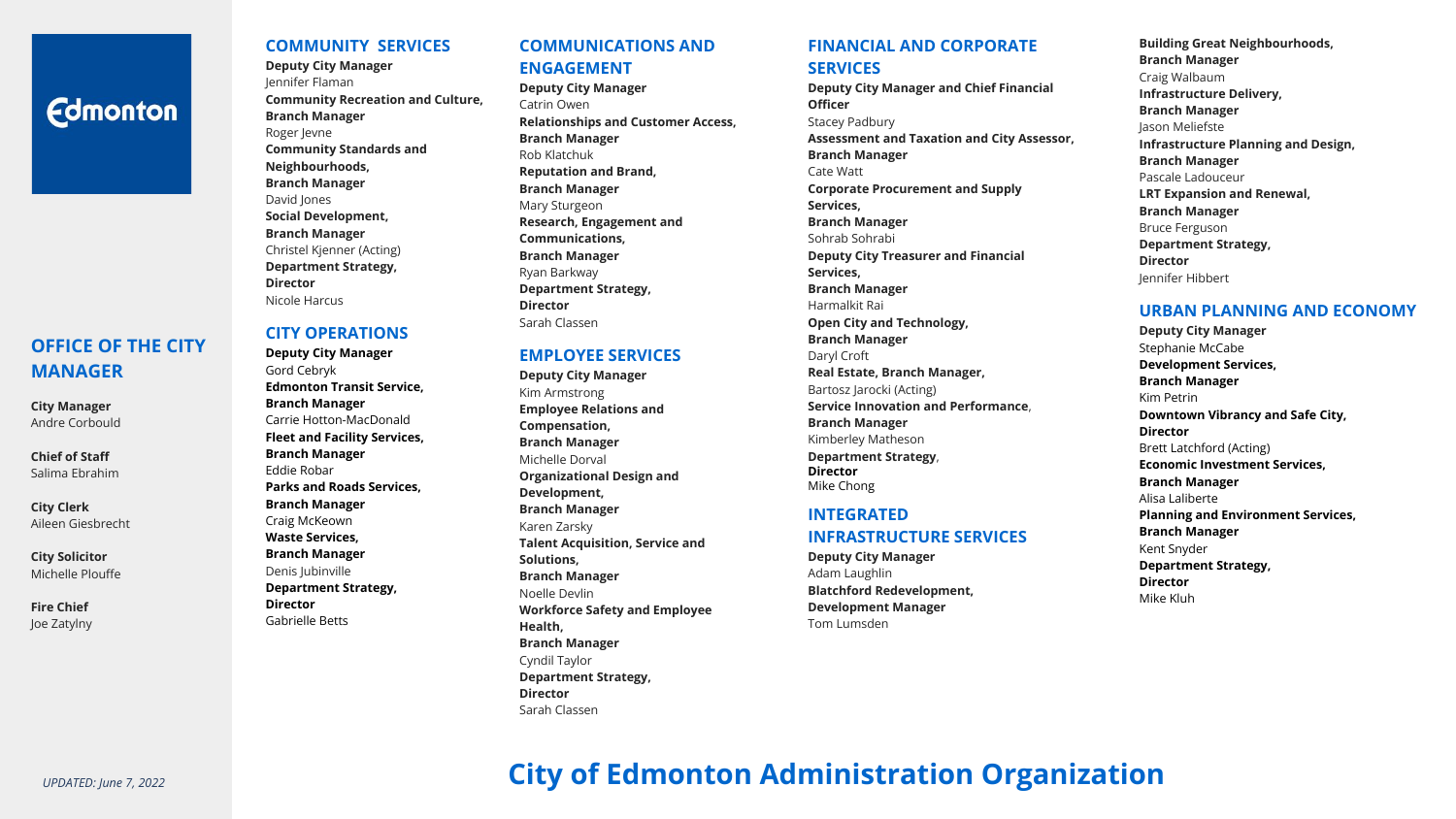## **OFFICE OF THE CITY MANAGER**

#### **OFFICE OF THE CHIEF OF STAFF**

Director, Department Strategy *Mike Chong*  Senior Executive Advisor for Indigenous Relations *Jaimy Miller* Senior Executive Advisor for Anti-Racism & Intersectionality *Sevan Beukian*

#### **OFFICE OF THE CITY CLERK**

Director, Governance and Legislative Services *Kristin Stolarz* Director, Corporate Access and Privacy *Kristan Cook* Director, Corporate Records, Elections & information Management *Tara Ward*  Director, Tribunals *Garry Dziwenka* 

#### **LEGAL SERVICES**

Director, Corporate Security *Dean Sydlowski*  Director, Litigation *Kim Fallis-Howell* Director, Insurance and Claims Management *Manijeh Khoee*  Director, Solicitors *Ingrid Johnson*

#### **FIRE RESCUE SERVICES**

Deputy Fire Chief, Fire Rescue Operations *Brad Kitiuk* Deputy Fire Chief, Office of Emergency Management and Planning *Niki Anderson (Acting)* Deputy Fire Chief, Public Safety *Robert McAdam* Deputy Fire Chief, Technical Services *Bryan Singleton*  Deputy Fire Chief, Training and Logistics *Tiffany Edgecombe* 

# **COMMUNITY SERVICES**

#### **COMMUNITY RECREATION AND CULTURE**

Director, Civic Events and Festivals *Nicole Poirier* Director, Commonwealth Community Recreation Centre, Commonwealth Stadium and Arenas *Heather Seutter*  Director, Customer Relationship Management *Nathan Walters*  Director, Edmonton Valley Zoo and Specialty Facilities *Gary Dewar*  Director, Leisure Centres *Teresa Miller-Grayston* Director, Partnerships and Event Strategy *Ronna Bremer* Director, Programs and Events, and Kinsmen Sports Centre *Brad Badger*  Director, River Valley and Horticulture *Rhonda Norman*  Director, Terwillegar, Clareview, The Meadows Recreation Centres *Judith Rohovie* 

#### **COMMUNITY STANDARDS AND NEIGHBOURHOODS**

Director, Animal Care and Park Rangers *John Wilson* Director, Community Standards Peace Officers *James Junio*  Director, Complaints and Investigations J*ustin Lallemand (Acting) Keith Scott* Director, Neighbourhood Services *Keith Scott (Acting)* 

#### **SOCIAL DEVELOPMENT**

Director, Affordable Housing and Homelessness *Hani Quan (Acting)* Director, Community Resources *Judy Smith* Director, Indigenous Relations *Jaimy Miller*  Director, Safe and Healthy Communities *Jenna Pilot (Acting)*  Director, Social Identity and Social Inclusion *Mike Chow*

## **CITY OPERATIONS**

#### **EDMONTON TRANSIT SERVICE**

Director, Business Integration and Workforce Development *Sarah Feldman* Director, Engineering and Maintenance *Trevor Dennehy*  Director, Planning and Scheduling *Daniel Vriend* Director, Transit Innovation Program *Cameron Grayson*  Director, Technical Services *Jesse Issac (Acting)* Director, Transit Operations *Ryan Birch* 

#### **FLEET AND FACILITY SERVICES**

Director, Business Integration *Arjan Sharma*  Director, Facility Maintenance Services *Shona Lizzi*  Director, Municipal Fleet Maintenance *Heidi Hicks*  Director, Transit Fleet Maintenance *Derek Hanson* 

#### **PARKS AND ROADS SERVICES**

Director, Business Integration *Salima Alibhai (interim Director)*  Director, Infrastructure Maintenance *Caitlin Zerebeski (Acting)*  Director, Infrastructure Operations *Mark Beare*  Director, Traffic Operations *Jessica Lamarre (Acting)* Director, Safe Mobility *Jessica Lamarre* 

#### **WASTE SERVICES**

Director, Business Integration *Jodi Goebel* Director, Sustainable Waste Processing *Neil Kjelland* Director, Technical Services *Krista Berezowski* Director, Waste Collection Services *Chris Fowler*

## **COMMUNICATIONS AND ENGAGEMENT**

#### **RELATIONSHIPS AND CUSTOMER ACCESS**

Chief Advisor, Policy and Coordination *Yetunde Oke*  Director, External Relations and Partnerships *Sarah Patterson (Acting)*  Director, 311 and Customer Access *Maria Schrijvers* 

#### **REPUTATION AND BRAND**

Director, Blatchford Marketing and Sales *Cheryl Mitchell*  Director, Brand Integration *Charity Dyke* Director, Reputation *Patricia Hutchison*

#### **RESEARCH, ENGAGEMENT AND COMMUNICATIONS**

Account Director, Citizen Services *Geoff Grimble*  Account Director, City Operations *Kimberly Brunelle* Account Director, Civic Services *Lori Yanish*  Account Director, Integrated Infrastructure Services *Jill Wheeler-Bryks*  Account Director, Public Engagement and Research *Alison Turner* Account Director, Urban Planning and Economy *Melissa Lovatt* 

## **EMPLOYEE SERVICES**

#### **EMPLOYEE RELATIONS AND COMPENSATION**

Director, Compensation and Classification *Rhonda Pylychaty*  Director, Labour Relations *Russell Smith* 

#### **ORGANIZATIONAL DESIGN AND DEVELOPMENT**

Director, Human Resources Strategic Services *Georgina Fairbank*  Director, Organizational Development and Learning *Chantal MacLean*

#### **RESPECT IN THE WORKPLACE**

Director, Respect in the Workplace *Andrea Guedo (Acting)*

# **Edmonton**

# **City of Edmonton Administration Organization**